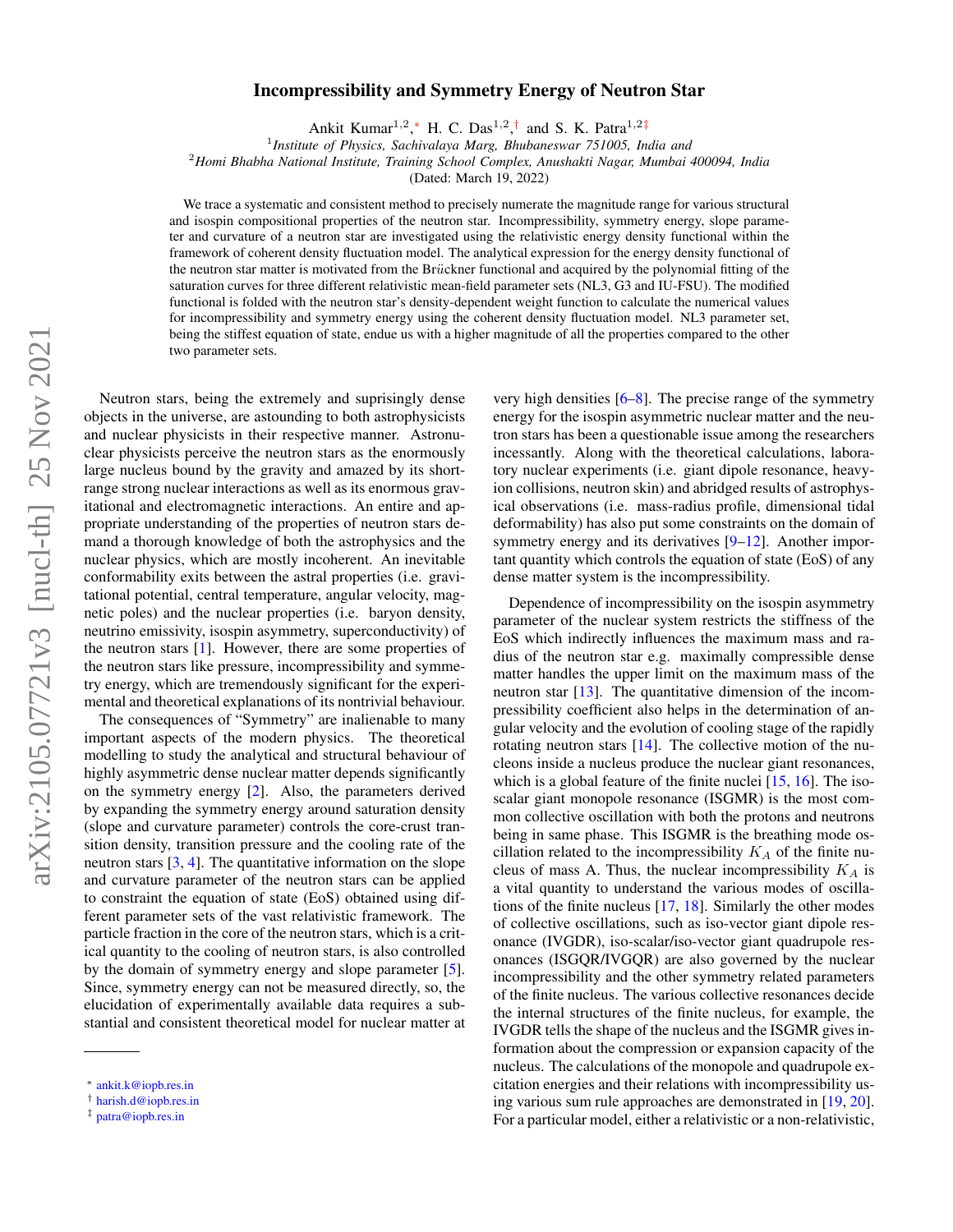to be consistent with the constraints set by the terrestrial or astrophysical experiments, the nuclear incompressibility, symmetry energy and other related quantities are very much essential. Neutron star (NS), being a huge nucleus hypothetically, with mass number  $A \sim 10^{57}$ , it must posses all the natural properties of practical finite nuclei, like all type of collective oscillations. So, the incompressibility  $K^{star}$ , symmetry energy  $S^{star}$  and its higher derivatives like  $L_{sym}^{star}$ ,  $K_{sym}^{star}$  etc. are quite informative and necessary to explore the structure of the neutron star. In the present paper, our aim is to bring the attention of a new approach, i.e., Coherent Density Fluctuation Model (CDFM) for the evaluation of these quantities of neutron stars. This model is applicable for neutron star, as it has a finite surface like that of a standard nucleus. Here, we first time provide an approach to calculate both of these parameters (symmetry energy and incompressibility) for a neutron star matter system in a consistent and accurate manner.

In the last few decades, the theoretical models destined to explore the behaviour of dense nuclear medium has been proved inevitable to unravel the properties of compact astrophysical objects i.e. neutron stars or white dwarfs. The fascinating structural and compositional resemblance of finite nuclei and neutron stars allude us that the physics of compact objects can be explored by extrapolating the data of terrestrial experiments and theoretical formulization of dense matter systems [\[21\]](#page-7-0). From being the extraordinary states of highly dense matter in the inner core to the pasta phases of nuclei at ordinary densities in the outer crust, neutron star manifests the distribution of matter thoroughly [\[22\]](#page-7-1). It is evidential that the neutron star cores are  $10<sup>3</sup>$  times or more denser than the density at "neutron drip" line, so, we can utilize a consistent, congruous and ultra-high dense equation of state of nuclear matter for an effectual perception of neutron star properties [\[23\]](#page-7-2). The comprehensive knowledge of the EoS of nuclear matter and pure neutron matter delineate a prominent bridge between the finite nuclei and dense interstellar bodies. The EoS of strong interacting dense matter is the key component for the determination of general properties of neutron star (maximum mass, radius, tidal deformability) and it also controls the cooling rate and dynamics of core-collapse supernovae remnants [\[4,](#page-6-3) [24\]](#page-7-3). Immobilizing the correct EoS for the compact stellar objects had been a complex task in the nuclear and astro-particle physics over the last few decades. Several constraints had been enforced on the EoS at high density with the help of observational gravitational wave data (GW170817)  $[25]$ , Einstein Observatory (HEAO-2)  $[26]$  and various generations of X-ray radio telescopes [\[27,](#page-7-6) [28\]](#page-7-7). There are many non-relativistic (Skyrme [\[29\]](#page-7-8), Gogny forces [\[30\]](#page-7-9)) and relativistic (Relativistic Mean-Field Model [\[31,](#page-7-10) [32\]](#page-7-11)) theoretical approaches which endue us with a consistent formalism to construct the EoS and calculate the empirical properties of strongly-interacting dense matter systems, which we can adopt as a manifestation of compact stars. The relativistic class of models are an alternative and more factual approach for low-energy Quantum Chromodynamics with all the builtin non-perturbative properties (i.e. current conservation, local or global symmetry breaking etc.) where baryons and nuclei are stabilized as solitons in a mesonic fluid [\[33,](#page-7-12) [34\]](#page-7-13). With the

advancement in the cumbersome algebra of quantum field theory, the effective interaction between the nucleons and mesons can be expressed in the form of energy density functionals., which can be approached with the help of self-consistent relativistic mean-field (RMF) model.

In this work, we apply the RMF formalism to obtain the EoS for a dense matter system, where along with the neutrons and protons, electrons are also present to maintain the charge neutrality. We will denote this kind of infinite dense matter (consisting neutron, proton and electron) as neutron star matter (NSM) for our further discussion. Since, our aim here is to calculate the properties for a neutron star, so it is a necessity to add electrons and muons in our system to maintain the compositional and neutrality properties of the star. Now, the Lagrangian for such a dense matter within RMF formalism can be written as [\[9\]](#page-6-7)

<span id="page-1-0"></span>
$$
\mathcal{L} = \sum_{i=p,n} \bar{\psi}_i \left\{ \gamma_\nu (i\partial^\nu - g_\omega \omega^\nu - \frac{1}{2} g_\rho \vec{\tau}_i \cdot \vec{\rho}^\nu) - (M - g_\sigma \sigma) \right\}
$$
  
\n
$$
-g_\delta \vec{\tau}_i \cdot \vec{\delta} \right\} \psi_i + \frac{1}{2} \partial^\nu \sigma \partial_\nu \sigma - \frac{1}{2} m_\sigma^2 \sigma^2 + \frac{\zeta_0}{4!} g_\omega^2 (\omega^\nu \omega_\nu)^2
$$
  
\n
$$
-g_\sigma \frac{m_\sigma^2}{M} \left( \frac{\kappa_3}{3!} + \frac{\kappa_4}{4!} \frac{g_\sigma}{M} \sigma \right) \sigma^3 + \frac{1}{2} m_\omega^2 \omega^\nu \omega_\nu - \frac{1}{4} F^{\nu \alpha} F_{\nu \alpha}
$$
  
\n
$$
+ \frac{1}{2} \frac{g_\sigma \sigma}{M} \left( \eta_1 + \frac{\eta_2}{2} \frac{g_\sigma \sigma}{M} \right) m_\omega^2 \omega^\nu \omega_\nu + \frac{1}{2} \eta_\rho \frac{m_\rho^2}{M} g_\sigma \sigma (\vec{\rho}^\nu \cdot \vec{\rho}_\nu)
$$
  
\n
$$
+ \frac{1}{2} m_\rho^2 \rho^\nu \cdot \rho_\nu - \frac{1}{4} \vec{R}^{\nu \alpha} \cdot \vec{R}_{\nu \alpha} - \Lambda_\omega g_\omega^2 g_\rho^2 (\omega^\nu \omega_\nu) (\vec{\rho}^\nu \cdot \vec{\rho}_\nu)
$$
  
\n
$$
+ \frac{1}{2} \partial^\nu \vec{\delta} \partial_\nu \vec{\delta} - \frac{1}{2} m_\delta^2 \vec{\delta}^2 + \sum_{l = e, \mu} \bar{\phi}_l (i \gamma_\nu \partial^\nu - m_l) \phi_l, \qquad (1)
$$

where the last term stands for the added electrons and muons in the nuclear matter and  $\psi$ ,  $\psi$ ,  $\phi$ <sub>l</sub> are the wave-functions of the nucleons (proton and neutron), anti-nucleons and leptons respectively. It includes  $\sigma$ ,  $\omega$ ,  $\rho$  and  $\delta$  mesons to represent the interaction of nucleons, self and cross-coupled interactions. M stands for the mass of the nucleons;  $m_{\sigma}$ ,  $m_{\omega}$ ,  $m_{\rho}$ ,  $m_{\delta}$ ,  $g_{\sigma}$ ,  $g_{\omega}$ ,  $g_{\rho}$ ,  $g_{\delta}$  are the masses and the self-coupling constants for  $\sigma$ ,  $\omega$ ,  $\rho$  and  $\delta$  mesons respectively;  $\kappa_3$ ,  $\kappa_4$ ,  $\zeta_0$ ,  $\eta_1$ ,  $\eta_2$ ,  $\eta_\rho$ and  $\Lambda_{\omega}$  are the coupling constants;  $F^{\nu\alpha}$  and  $\vec{R}^{\nu\alpha}$  are field strengths and  $\tau_3$  is the isospin operator. A more detailed and term by term explanation of the Lagrangian is discussed in the references [\[9,](#page-6-7) [35–](#page-7-14)[37\]](#page-7-15). We obtain the EoS for the defined neutron star matter by applying the Euler-Lagrange's equation of motion and the relativistic mean field approximation on the above Lagrangian ( Eq. [1\)](#page-1-0) [\[35,](#page-7-14) [38\]](#page-7-16). To get the comprehensive idea of the EoS, we derive the EoS for the complete range of asymmetry factor. The asymmetry parameter  $(\alpha)$  is defined as  $\alpha = \frac{n_n - n_p}{n + n}$  $\frac{n_n - n_p}{n_n + n_p}$ , with  $n_n$  and  $n_p$  being the neutron and proton density, and  $\alpha = 1$  stands for purely neutron matter. The number density of electrons and muons in the neutron star matter is kept equal to the proton number density to maintain the charge neutrality i.e.,

$$
n_p = n_e + n_\mu. \tag{2}
$$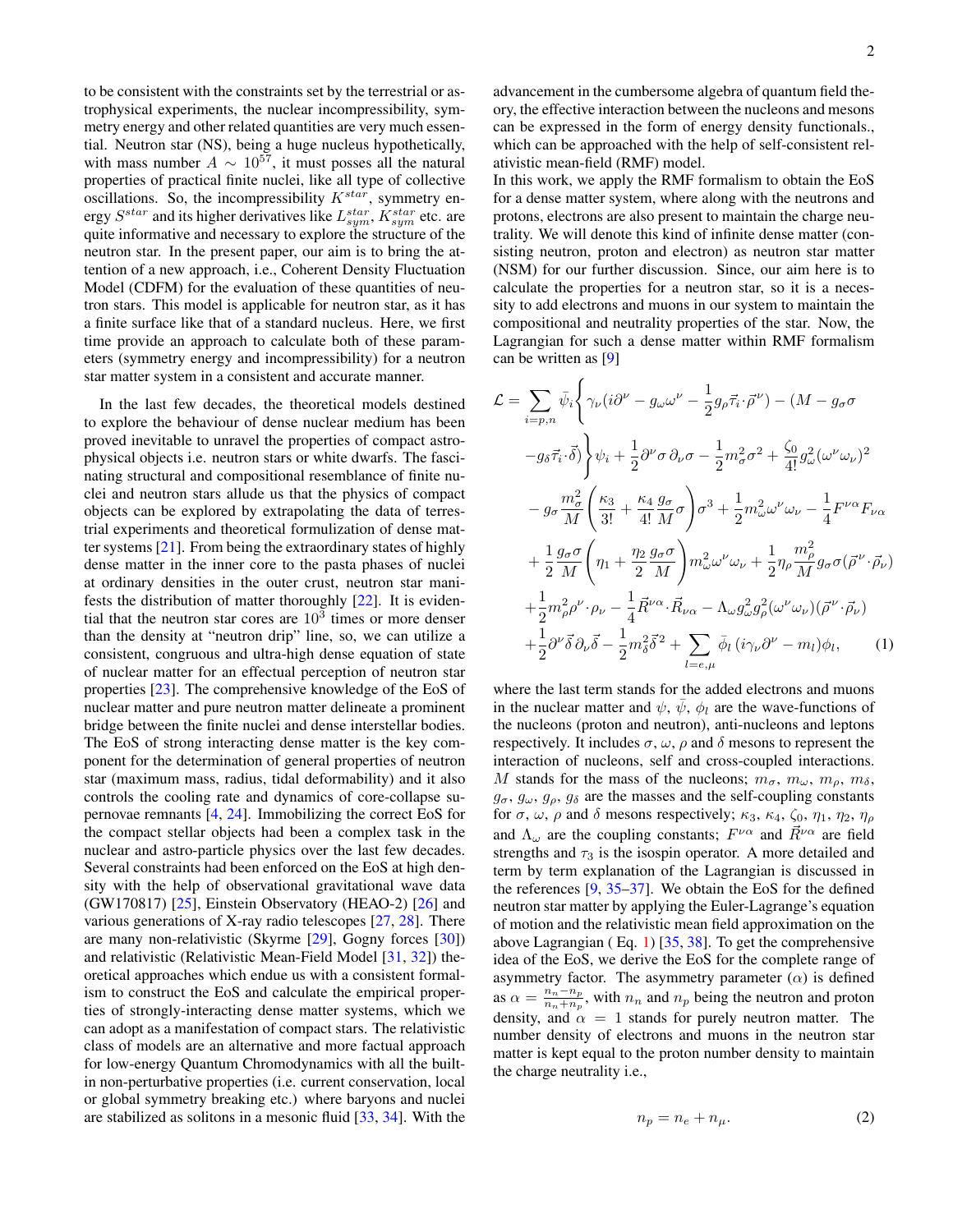

<span id="page-2-0"></span>FIG. 1. (Color online) The neutron star matter saturation curves as a function of baryon number density for different asymmetry  $\alpha =$  $\frac{n_n - n_p}{n_n + n_p}$  parameter. The solid curve represents the RMF numerical data and the dotted black curve stands for the fitted expression.

The binding energy per nucleon  $(E/n - M, E)$  being the energy density and  $n$  is the total nucleon density) curve as a function of nucleonic number density is depicted in Fig. [1.](#page-2-0)

In the present work, we used three different RMF parameter sets (NL3[\[39\]](#page-7-17), G3[\[36\]](#page-7-18) and IU-FSU[\[40\]](#page-7-19)), with NL3 being the stiffest and the recently developed G3 being the soft, compose the whole range of equation of state. The values of nuclear matter properties (i.e. saturation density, binding energy, incompressibility etc.) for symmetric nuclear matter predicted by the chosen RMF parameter sets satisfy all the empirical/experimental constraints. The numerical magnitude of incompressibility of symmetric nuclear matter  $(K)$  at saturation density for G3 and IU-FSU forces are 244 and 231  $MeV$ , and that of symmetry energy (S) are 31 and 32  $MeV$ respectively [\[9,](#page-6-7) [41\]](#page-7-20), which are appropriate for the range stated by various theoretical and experimental models [\[42,](#page-7-21) [43\]](#page-7-22). The three considered parameter sets are widely used in literature and our aim is to show the variation of the results with different forces. It is to be noted here that NL3 is one of the most successful parameter set for finite nuclei. This set is also used to explain the GW190814 data with an admixture of dark matter inside the neutron star [\[44\]](#page-7-23). The coupling constants and the nuclear matter properties at saturation density along with the empirical/experimental values are presented in the table .

To achieve an expressional form of energy functional for the effective interactions in the neutron star matter explained by RMF formalism, we have fitted the numerically obtained data. The assumptive form of the fitted energy functional is motivated by the work of Brückner *et al.* [\[48,](#page-7-24) [49\]](#page-7-25). There were several issues with the Brückner's energy functional, for instance, it can not rectify the Coester-band problem [\[50\]](#page-7-26) and it is defined purely for the non-relativistic nuclear matter formalism. We ameliorate the Brückner's energy functional in the local density approximation, so that, it can satisfy the RMF data [\[51\]](#page-7-27), and also added some series of potential function and an extra term for the lepton's kinetic energy inclusion. The

TABLE I. The coupling constants and the nuclear matter properties at saturation for the EoS of NL3 [\[39\]](#page-7-17), G3 [\[36\]](#page-7-18) and IU-FSU [\[40\]](#page-7-19) parameter sets. The nucleon mass  $(M)$  is 939.0 MeV. All of the coupling parameters are dimensionless and the NM parameters are in MeV, except  $n_0$  which is in fm<sup>-3</sup>. The NM parameters are given at saturation density for NL3, G3 and IU-FSU parameter sets in the lower panel. The references are  $[a], [b], [c] \& [d] [45], [e] \& [f] [46],$  $[a], [b], [c] \& [d] [45], [e] \& [f] [46],$  $[a], [b], [c] \& [d] [45], [e] \& [f] [46],$  $[a], [b], [c] \& [d] [45], [e] \& [f] [46],$  $[a], [b], [c] \& [d] [45], [e] \& [f] [46],$  $[g]$  [\[42\]](#page-7-21),  $[h] \& [i]$  [\[43\]](#page-7-22), and  $[j]$  [\[47\]](#page-7-30).

| Parameter          | NL3      | G3             | <b>IU-FSU</b> | Empirical/Expt. Value  |
|--------------------|----------|----------------|---------------|------------------------|
| $m_\sigma/M$       | 0.541    | 0.559          | 0.523         | $0.426 - 0.745$ [a]    |
| $m_\omega/M$       | 0.833    | 0.832          | 0.833         | $0.833 - 0.834$ [b]    |
| $m_\rho/M$         | 0.812    | 0.820          | 0.812         | $0.825 - 0.826$ [c]    |
| $m_\delta/M$       | 0.0      | 1.043          | 0.0           | $1.022 - 1.064$ [d]    |
| $g_{\sigma}/4\pi$  | 0.813    | 0.782          | 0.793         |                        |
| $g_\omega/4\pi$    | 1.024    | 0.923          | 1.037         |                        |
| $g_\rho/4\pi$      | 0.712    | 0.962          | 1.081         |                        |
| $g_\delta/4\pi$    | 0.0      | 0.160          | 0.0           |                        |
| $k_3$              | 1.465    | 2.606          | 1.1593        |                        |
| $k_4$              | $-5.688$ | 1.694          | 0.0966        |                        |
| $\zeta_0$          | 0.0      | 1.010          | 0.03          |                        |
| $\eta_1$           | 0.0      | 0.424          | 0.0           |                        |
| $\eta_2$           | 0.0      | 0.114          | 0.0           |                        |
| $\eta_{\rho}$      | 0.0      | 0.645          | 0.0           |                        |
| $\Lambda_{\omega}$ | 0.0      | 0.038          | 0.046         |                        |
| $n_0$              | 0.148    | 0.148          | 0.154         | $0.148 - 0.185$ e      |
| B.E.               | $-16.29$ | $-16.02$       | $-16.39$      | $-15.00 - 17.00$ [f]   |
| К                  | 271.38   | 243.96         | 231.31        | $220 - 260$ [q]        |
| S                  | 37.43    | 31.84          | 32.71         | $30.20 - 33.70$ [h]    |
| $L_{sym}$          | 120.65   | 49.31          | 49.26         | $35.00 - 70.00 \;  i $ |
| $K_{sym}$          |          | 101.34 -106.07 | 23.28         | $-174 - -31$ [j]       |
| $Q_{sym}$          | 177.90   | 915.47         | 536.46        |                        |

modified energy density functional can be stated as,

<span id="page-2-1"></span>
$$
\mathcal{E} = C_k n^{2/3} + C_e n^{4/9} + \sum_{i=3}^{14} (b_i + a_i \alpha^2) n^{i/3}, \qquad (3)
$$

where  $C_k = 0.3(\hbar^2/2M)(3\pi^2)^{2/3}[(1+\alpha)^{5/3} + (1-\alpha)^{5/3}]$ [\[49\]](#page-7-25) is the kinetic energy coefficient for nucleons and  $C_e$  =  $b_e(1-\alpha)^{5/9}$ , with  $b_e$  as a variable obtained during fitting procedure, is the kinetic term coefficient for leptons. The last term stands for the potential interaction of the nucleons and the coefficients  $b_i$  and  $a_i$  has to be obtained by fitting procedure for different RMF parameter sets. We observed that the accuracy of the fitting mechanism decreases if we reduce the number of coefficients  $(a_i \text{ and } b_i)$  in the expansion of potential term of Eq. [3](#page-2-1) [\[51\]](#page-7-27). The mean deviation ' $\delta$ ', which is defined as,  $\delta = \left[\sum_{j=1}^{N} (E/A)_{j,\text{Fitted}} - (E/A)_{j,\text{RMF}}\right]/N$ , N being the total number of points, is  $18\%$ ,  $6\%$  and  $0.5\%$  for 8 (i.e. 'i' runs from 3 to 10 in Eq. [3\)](#page-2-1), 10 and 12 terms respectively. The fitted curves of the neutron star matter with the above expression (Eq. [3\)](#page-2-1) are shown in the Fig. [1](#page-2-0) through the black dotted lines. We have used this energy density functional as an input in the coherent density fluctuation method to achieve the range of certain properties of neutron star (incompressibility, symmetry energy and slope parameter) for the first time. Coherent density fluctuation model (CDFM) was first introduced three decades ago by Antonov *et al.* and is now a well established formalism to decipher the properties of finite nuclei [\[52](#page-7-31)[–54\]](#page-7-32).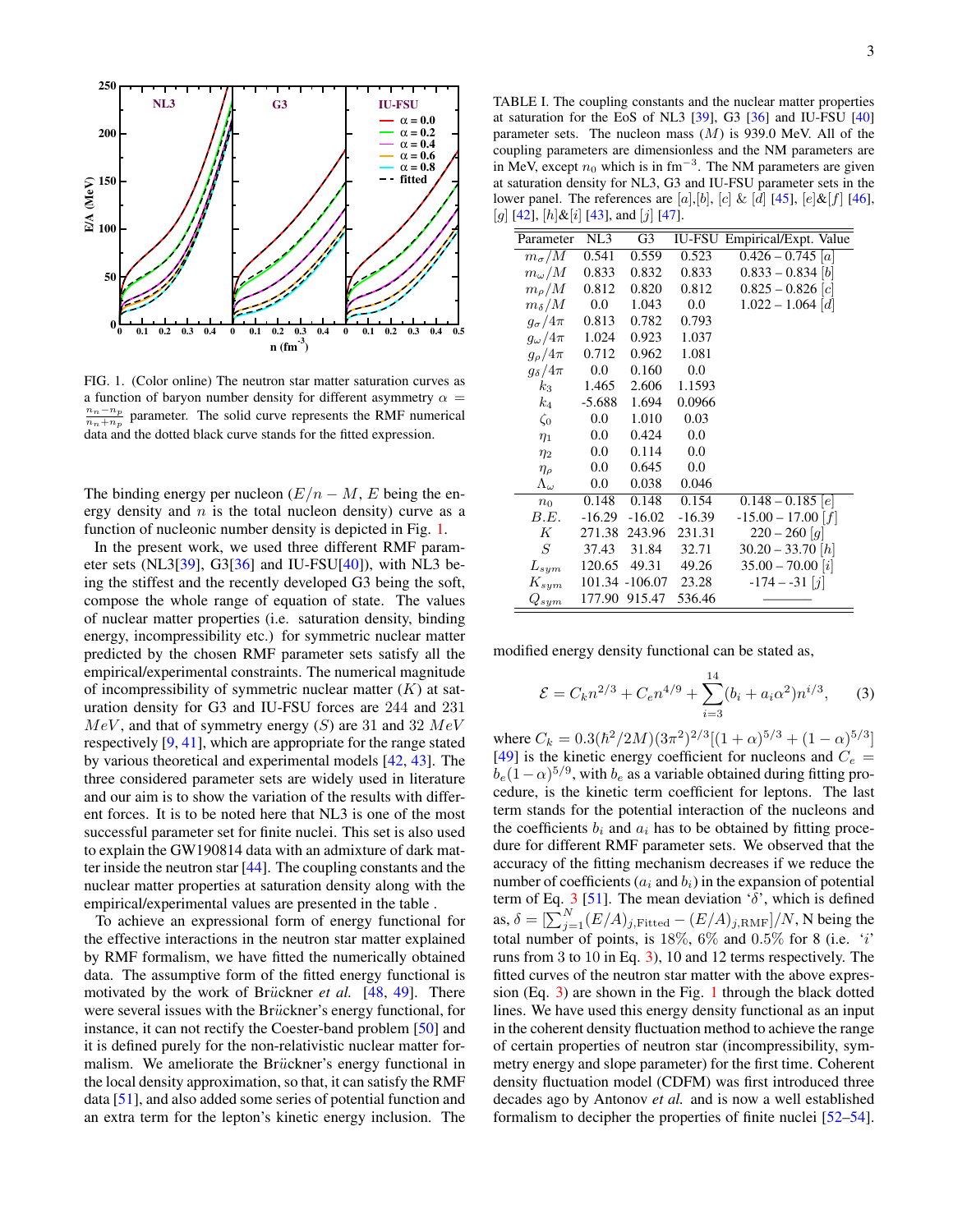The mere backbone of the CDFM model is that a coordinate generator  $x'$  can be used to write the one-body density matrix  $n(r, r')$  of a nucleus as a sequential superposition of infinite number of one-body density matrices  $n_x(r, r')$ , which are coined as "fluctons" [\[55,](#page-7-33) [56\]](#page-7-34). The density of fluctons has the form,

$$
n_x(\mathbf{r}) = n_0(x) \Theta(x - |\mathbf{r}|), \tag{4}
$$

where  $n_0(x)$  is defined as  $n_0(x) = 3A/4\pi x^3$ , A, being the total number of nucleons in the finite matter. Within the CDFM approach, the density distribution of the spherical finite nuclear matter of radius 'r' can be expressed as  $[57, 58]$  $[57, 58]$  $[57, 58]$ ,

$$
n(r) = \int_0^\infty dx \, |F(x)|^2 \, n_0(x) \, \Theta(x - |\mathbf{r}|),\tag{5}
$$

 $|F(x)|^2$  is defined as the weight function and it can be obtained theoretically for a monotonically decreasing local density in the generator coordinate 'x' as  $[57]$ ,

$$
|F(x)|^2 = -\frac{1}{n_0(x)} \frac{dn(r)}{dr} \bigg|_{r=x},
$$
 (6)

Now, the nuclear and structural properties of the neutron star, i.e. incompressibility ( $K^{star}$ ), symmetry energy ( $S^{star}$ ), slope parameter  $(L_{sym}^{star})$  and curvature  $(K_{sym}^{star})$ , can be expressed in terms of weight function and the expression of the parameters evaluated from the energy density functional (eq. [3\)](#page-2-1) of infinite star matter system, as, [\[55,](#page-7-33) [58,](#page-7-36) [59\]](#page-7-37)

$$
K^{star} = \int_0^\infty dx \, |F(x)|^2 \, K^{NSM}(n(x)),\tag{7}
$$

$$
S^{star} = \int_0^\infty dx \, |F(x)|^2 \, S^{NSM}(n(x)),\tag{8}
$$

$$
L_{sym}^{star} = \int_0^\infty dx \, |F(x)|^2 L_{sym}^{NSM}(n(x)),\tag{9}
$$

$$
K_{sym}^{star} = \int_0^\infty dx \, |F(x)|^2 \, K_{sym}^{NSM}(n(x)),\tag{10}
$$

The profile of the weight function with density holds the key information about the dependence of the calculated properties on the structure and composition of the defined matter system. The magnitude of the weight function at a value of  $x'$ will decide the share of that particular region of density in the overall magnitude of calculated property. The energy density functional for the neutron star matter can be converted from momentum space to the coordinate space  $x'$  in a local density approximation technique using the Brückner method. The expressions for  $K^{NSM}$ ,  $S^{NSM}$ ,  $L_{sym}^{NSM}$  and  $K_{sym}^{NSM}$  can be obtained from Eq. [3,](#page-2-1) by applying their common derivative defi-nitions [\[60](#page-7-38)[–62\]](#page-7-39), i.e., the NM parameters  $K^{NM}$ ,  $S^{NM}$ ,  $L_{sym}^{NM}$ 

and  $K_{sym}^{NM}$  are obtained from the following standard relations:

$$
K^{NM} = 9\rho_0^2 \frac{\partial^2}{\partial \rho^2} \left(\frac{\mathcal{E}}{\rho}\right)\Big|_{\rho=\rho_0},\tag{11}
$$

$$
S^{NM} = \frac{1}{2} \frac{\partial^2 (\mathcal{E}/\rho)}{\partial \alpha^2} \Big|_{\alpha=0},\tag{12}
$$

$$
L_{sym}^{NM} = 3\rho_0 \frac{\partial S(\rho)}{\partial \rho}\Big|_{\rho=\rho_0} = \frac{3P}{\rho_0},\tag{13}
$$

$$
K_{sym}^{NM} = 9\rho_0^2 \frac{\partial^2 S(\rho)}{\partial \rho^2}\Big|_{\rho=\rho_0}.\tag{14}
$$

which are given as follow using Eq. (3)

$$
K^{NSM} = -150.12 n_0^{2/3}(x) - 2.22 b_e n_0^{4/9}(x) + \sum_{i=4}^{14} i (i-3) b_i n_0^{i/3}(x),
$$
 (15)

$$
S^{NSM} = 41.7 n_0^{2/3}(x) - 0.12 b_e n_0^{4/9}(x)
$$

$$
+ \sum_{i=3}^{14} a_i n_0^{i/3}(x), \qquad (16)
$$

$$
L_{sym}^{NSM} = 83.4 n_0^{2/3}(x) - 0.16 b_e n_0^{4/9}(x) + \sum_{i=3}^{14} i a_i n_0^{i/3}(x),
$$
 (17)

$$
K_{sym}^{NSM} = -83.4 n_0^{2/3}(x) + 0.266 b_e n_0^{4/9}(x) + \sum_{i=4}^{14} i (i-3) a_i n_0^{i/3}(x),
$$
 (18)

The above expressions are derived for symmetric ( $\alpha = 0$ ) case. Now, we can easily calculate the nuclear properties of the neutron star with the help of weight function and using the above expressions. The weight function computation demand the slope of density curve with respect to radius of the neutron star. We compute the mass-radius profile and the density curve of the neutron star for the three considered RMF parameter sets. The density curve and the mass-radius profile of the neutron star can be acquired by imposing the beta equilibrium conditions  $[9, 63]$  $[9, 63]$  $[9, 63]$  in the neutron star matter and using the obtained EoS as an input for the Tolman-Oppenheimer-Volkoff (TOV) equations [\[64,](#page-7-41) [65\]](#page-7-42). The  $\beta$ equilibrium conditions and the TOV equations for the static isotropic proto-neutron star can be written as,

$$
\mu_n = \mu_p + \mu_e,
$$
  
\n
$$
\mu_e = \mu_\mu,
$$
\n(19)

and

$$
\frac{dP(r)}{dr} = -\frac{[E(r) + P(r)]}{r^2 \left(1 - \frac{2M(r)}{r}\right)} [M(r) + 4\pi r^3 P(r)],
$$
  

$$
\frac{dM(r)}{dr} = 4\pi r^2 E(r).
$$
 (20)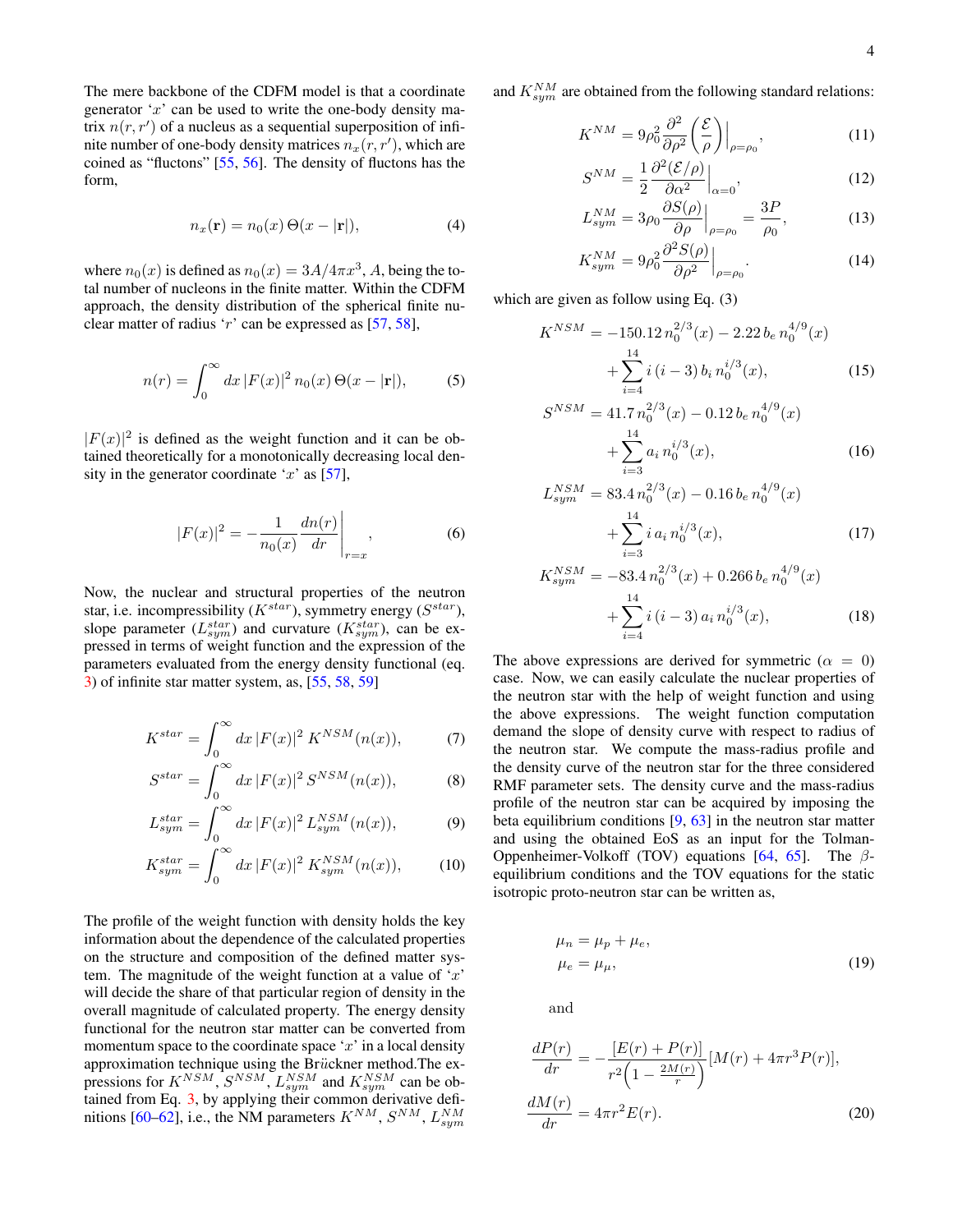

<span id="page-4-0"></span>FIG. 2. (color online) Mass-radius profile of a neutron star for NL3 (red), G3 (green) and IU-FSU (blue) parameter sets. The old NICER data given in two boxes from the two different analysis [\[68,](#page-7-43) [69\]](#page-7-44). The horizontal line in violet colour represents the new NICER constraint on the radius of the canonical star [\[70\]](#page-7-45).

Here  $\mu_n$ ,  $\mu_p$ ,  $\mu_e$ , and  $\mu_\mu$  describe the chemical potentials of the neutrons, protons, electrons, and muons respectively;  $E$  and  $P$  are the energy density and pressure of the neutron star. The self consistent numerical solution of Eq. (2) and Eq. (15) will set the fraction of neutron, proton, electron and muon number density for a given baryon density in a neutron star.  $M(r)$  is defined as the mass of the neutron star at radius r and the boundary conditions to solve these equations are  $P(R) = 0$ , for a particular choice of central density  $n_c = n(0)$ . Finally, we also added the crust part in the above computed EoS to get a detailed and complete analysis of the neutron star properties. We extended the surface part of the NS mathematically by adding the crust energy and pressure calculated by Baym, Pethick and Sutherland, i.e. BPS crust EoS, in the tail part of all the three RMF parameter's main equation of state  $[66]$ . A more detailed formalism to calculate the mass-radius profile of the neutron star using RMF equation of state can be found in the references [\[9,](#page-6-7) [35,](#page-7-14) [67\]](#page-7-47). The mass-radius profile for all the three assumed parameter sets is shown in fig. [2.](#page-4-0)

The maximum mass of the neutron star calculated with the help of G3 and IU-FSU parameter sets are  $2.004M_{\odot}$  and 1.940 $M_{\odot}$  respectively [\[9,](#page-6-7) [71\]](#page-7-48), which fit well in the range of the observational pulsar data PSR J1614-2230 ( $M = 1.908 \pm$ 0.04 $M_{\odot}$ ) [\[72\]](#page-7-49), PSR J0348+0432 ( $M = 2.01 \pm 0.04$   $M_{\odot}$ ) [\[73\]](#page-7-50) and PSR J0740+6620 ( $M = 2.15^{+0.10}_{-0.09} M_{\odot}$ ) [\[74\]](#page-8-0). Recent evaluation of the pulsar data PSR J0740+6620 done by Fonseca et. al. enumerate the mass of the star in the range  $2.08 \pm 0.07 M_{\odot}$  with 68% confidence limit [\[75\]](#page-8-1). The old



<span id="page-4-1"></span>FIG. 3. (color online) The neutron star densities  $(\rho)$  for NL3 (red), G3 (green) and IU-FSU (blue) parameter sets as a function of radius of the maximum mass star  $(R)$ . The mass number  $(A)$  of the maximum mass neutron star for NL3, G3 and IU-FSU are  $3.35 \times 10^{54}$ ,  $2.32 \times 10^{54}$  and  $2.23 \times 10^{54}$  respectively.

NICER [\[68,](#page-7-43) [69\]](#page-7-44) data are satisfied by both G3 and IU-FSU sets. Also, recently the new equatorial circumferential radius measurements are reported by Miller at. al. [\[70\]](#page-7-45) on the basis of NICER and XMM-Newton X-ray observation of PSR J0740+6620 within 68% confidence limit. However, the mass predicted by the NL3 parameter set is quite larger than the defined limit. The radius constraint put recently by the Miller et. al. using NICER simulations for the canonical star  $(1.4M_{\odot})$ is also well satisfied by the G3 and IU-FSU parameter sets [\[70\]](#page-7-45). Also, the constraint set by the observational data of GW170817 event for the tidal deformability of canonical star is satisfied by the G3 parameter set ( $\Lambda = 582.26$ ) [\[25,](#page-7-4) [76,](#page-8-2) [77\]](#page-8-3). So, we can claim that the assumed RMF parameter sets are consistent with the astrophysical observational data and wellsuited to calculate the various properties of neutron star.

The density-radius curve of the neutron star for NL3, G3 and IU-FSU parameter sets is depicted in Fig. [3.](#page-4-1) The densityradius curve is computed for the maximum mass predicted by the corresponding parameter set i.e.  $2.850M_{\odot}$  for NL3,  $2.004M_{\odot}$  for G3 and  $1.940M_{\odot}$  for IU-FSU. We observe that the central density of the neutron star is maximum for the G3 parameter set, while NL3 being the stiffest EoS, have the lowest central density.

However, with the help of the density-radius curve, we can calculate the weight function  $(|F(x)|^2)$  of the neutron star. The total number of nucleons for the neutron star with the maximum mass predicted by NL3, G3 and IU-FSU parameter sets with mass number A are  $3.35 \times 10^{54}$ ,  $2.32 \times 10^{54}$ and  $2.23 \times 10^{54}$  respectively [\[78\]](#page-8-4). The total number of nucleons computed for a canonical star are  $1.53297 \times 10^{54}$ ,  $1.53281\times10^{54}$ , and  $1.53286\times10^{54}$  respectively for NL3, G<sub>3</sub> and IU-FSU sets. Although, the number difference appears after the third decimal for all three forces, actually these numbers are quite different from each other due to the order of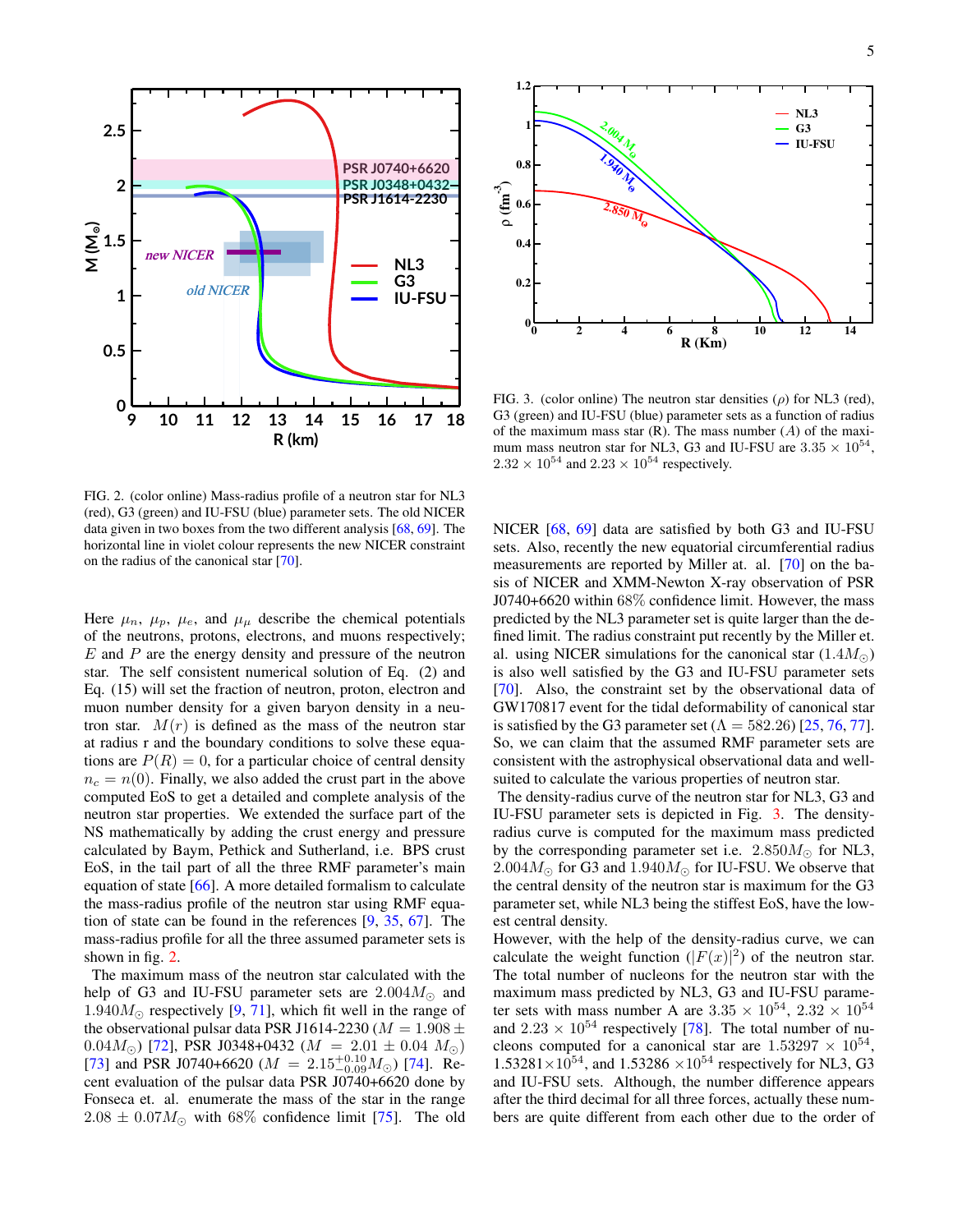magnitude. It is worth mentioning that the neutron star is a big nucleus with nucleons, electrons and muons, which has variation of density with radius as shown in Fig. 3. It possesses all properties of a finite nucleus with mass number A. The giant monopole excitation energy controls by the incom-pressibility of the nucleus [\[79](#page-8-5)[–81\]](#page-8-6). Here also the  $K<sup>star</sup>$  gives significant information about the giant resonances of the neutron star. With all the input ingredients acquired, we calculate the numerical values of incompressibility, symmetry energy and its derivatives for maximum mass neutron star and canonical star represented by all the three parameter sets using RMF density functional and CDFM model. Till now, to the best of our knowledge we did not find any work in the literature regarding the availability of exact numerical values of nuclear matter properties of neutron star or any theoretical model which can endue us with such formalism. We, here, are explicating the numerical values of incompressibility, symmetry energy, slope and curvature parameter (Table  $\text{II}$ ) of a neutron star for the chosen RMF forces, which is unaccustomed. We deciphered some interesting results from the values of Table  $II$ . We observed that the values of all the nuclear properties for maximum mass star with NL3 is greater in comparison to G3 and IU-FSU forces. The magnitude of incompressibility coefficient for maximum mass star with NL3, G3 and IU-FSU parameter sets are  $44.956$ ,  $29.480$  and  $29.827$   $MeV$  respectively. This tendency of NL3 predicting the higher values of incompressibility and other properties for neutron star justify its nature of stiff EoS, which has also been anticipated for symmetric nuclear matter case [\[39\]](#page-7-17).

Another important dimension of incompressibility is that the incompressibility of the matter decreases with increase of asymmetricity and density. For example, the incompressibility of pure nuclear matter, i.e., with equal number of protons and neutrons at saturation is 243.96 MeV for G3 set and it is 29.827 MeV for neutron star matter, which has a large asymmetricity and density. This phenomenon of decrement in the incompressibility coefficient as we keep increasing the density of the system has also been noticed and reported in the literature priorly [\[9\]](#page-6-7). The validity of a equation of state can be solely checked by computing its incompressibility coefficient. The numerical range for incompressibility coefficient is indeed the most important quantity to calculate as it restricts the stiffness of the equation of state of the system by checking the compatibility of the equation of state with causality, which require the adiabatic sound speed not to exceed the speed of light [\[67\]](#page-7-47). The lowest central density for NL3 parameter set despite being the prediction of highest mass is the result of causality restriction, as the stiffness of the equation of state which is related to the incompressibility should be be compatible with causality at highest density [\[13\]](#page-6-9). We realise that the maximally incompressible equation of state can be soften by reducing the  $K$ , which in turn will reduce the maximum neutron star mass significantly. To inspect the shift of incompressibility coefficient with the mass of the neutron star, we extend the calculations for different masses using G3 parameter set. We observe that the values of  $K^{star}$  with G3, as a representative parameter set, for  $1.4M_{\odot}$ ,  $1.6M_{\odot}$  ,  $1.7M_{\odot}$ ,  $1.8M_{\odot}$  and  $2.004M_{\odot}$  are 3.590, 5.203, 6.302, 9.163 and 29.480 MeV respectively. However, on the other hand, the incompressibility coefficient of the canonical star is almost same for all the con-sidered RMF parameter sets, given in table [II.](#page-6-17) This particular observation of the incompressibility coefficient seems to indicate that the value of  $K^{star}$  is proportional to the mass of the star, which sequentially depends on the number of nucleons. A more detailed study regarding the observance and conclusions of the correlations between the incompressibility and mass of the neutron star is in progress and will be published somewhere else [\[82\]](#page-8-7).

The magnitude of the symmetry energy for maximum mass neutron star is also a bit higher in comparison to the magnitude of symmetric nuclear matter at saturation density for all the RMF parameter sets. The numerical values of symmetry energy at saturation density for a symmetric nuclear matter with NL3, G3 and IU-FSU forces are 37.43, 31.84 and 32.71 MeV respectively, while those for the case of maximum mass neutron star comes out to be 146.002, 66.813 and 60.758 MeV. The values of symmetry energy for canonical star is quite smaller in magnitude as compare to maximum mass star of the corresponding RMF parameter set. Also, contrary to the case of incompressibility, in spite of being the same mass of canonical star for all the three parameter sets, the magnitude of the symmetry energy is not equal for different parameter set. This kind of behaviour reflects the dependence of symmetry energy on the structure and composition of the neutron star. The incompressibility  $K$  is obtained from the derivative of energy density with respect to density, but the symmetry energy is derived from the derivative of the energy density with respect to asymmetricity. Thus, shows a significant variation in the symmetry energy as compared to incompressibility. As we can see from fig. [2,](#page-4-0) the radius of canonical star differ for the NL3, G3 and IU-FSU parameters, which cause the change in  $S^{star}$  for the same mass of the star.

Although there is no empirical or experimental data available to support the magnitude of the neutron star's symmetry energy, but as we know that neutron star is a highly asymmetric dense object, so, a major change in the symmetry energy with mass is expected due to its isospin-dependent characteristics and the structural behaviour. The unexpectedly larger value of  $L_{sym}^{star}$  for NL3 parameter set is also supported by the inclination of stiff EoS of the dense matter towards higher value of slope parameter [\[21\]](#page-7-0). A precise knowledge of the range of symmetry energy and  $L_{sym}$  is enough to estimate the radius of a neutron star quite perfectly. A well defined information about the range of symmetry energy and  $L_{sym}$  is relevant to trace a more strong and constrained correlation between the surface and volume symmetry energy terms in the mass formula [\[83\]](#page-8-8). The static dipole polarizability. quadrupole polarizability and the neutron skin thickness is closely related to the correlation between symmetry energy and slope parameter [\[83,](#page-8-8) [84\]](#page-8-9). Similar to the case of  $S<sup>star</sup>$ , the magnitude of slope parameter for canonical star is also significantly smaller in comparison to the maximum mass star for the considered RMF parameter sets.  $K_{sym}^{star}$ , being the second order derivative of symmetry energy, is most sensitive and ambiguous quantity to calculate precisely. The negative magnitude of the curvature parameter corroborated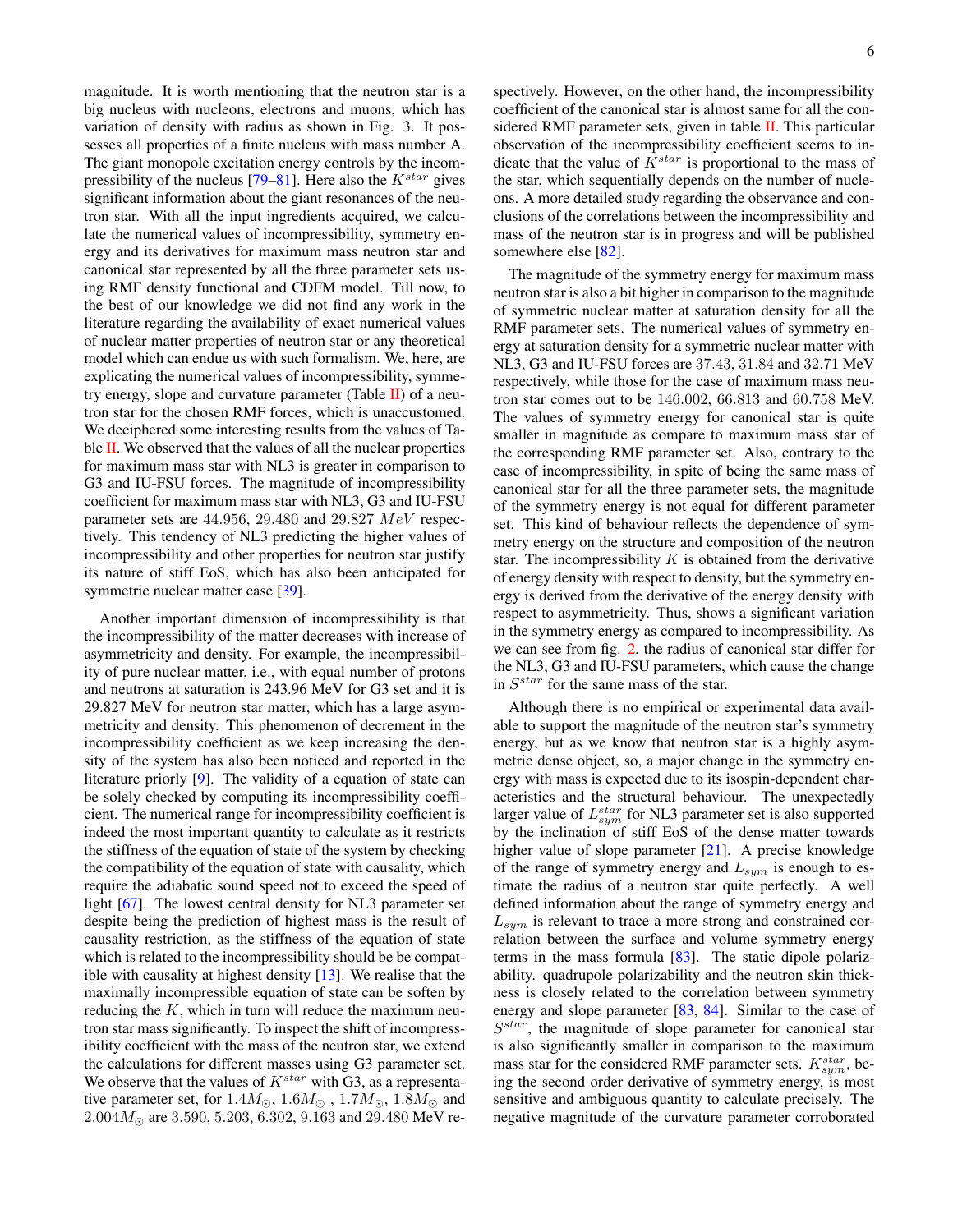<span id="page-6-17"></span>

| TABLE II. The numerical values of incompressibility, symmetric energy, slope and curvature parameter for maximum mass and the canonical           |  |
|---------------------------------------------------------------------------------------------------------------------------------------------------|--|
| mass star of the corresponding RMF parameter sets. The maximum mass for NL3, G3 and IU-FSU parameter sets are $2.850M_{\odot}$ , $2.004M_{\odot}$ |  |
| and $1.940M_{\odot}$ respectively. All the values are in MeV unit.                                                                                |  |

| Parameter Set    | NL3          |                | G <sub>3</sub> |                | <b>IU-FSU</b> |                |
|------------------|--------------|----------------|----------------|----------------|---------------|----------------|
|                  | Maximum mass | Canonical mass | Maximum mass   | Canonical mass | Maximum mass  | Canonical mass |
| $K^{star}$       | 44.956       | 3.934          | 29.480         | 3.590          | 29.827        | 3.389          |
| $S^{star}$       | 146.002      | 15.911         | 66.813         | 8.904          | 60.758        | 7.228          |
| $L_{sym}^{star}$ | 615.854      | 65.038         | 307.015        | 45.392         | 320.321       | 48.225         |
| $K^{star}_{sym}$ | $-688.514$   | $-70.534$      | $-360.127$     | $-44.315$      | $-228.012$    | $-26.282$      |

by the 1- $\sigma$  constraint and 90% confident bounds on its value at saturation density of symmetric nuclear matter, derived by Josef Zimmerman et al. using the observational data of PSR J0030+0451 and GW170817 event [\[25,](#page-7-4) [47,](#page-7-30) [69\]](#page-7-44). Although, these bounds are not well suited to discuss the curvature parameter of a neutron star, but it however, implies the possibility of negative magnitude and allude the proximity range around the 90% confidence limit of astrophysical observation data. The separation of the contribution of isovector incompressibility or curvature parameter  $(K_{sym})$  part from the total incompressibility of a matter can be proved very useful for some teresterrial experiments related to exotic nuclei and heavy-ion collisions [\[85,](#page-8-10) [86\]](#page-8-11). A more confident theoretical bound on the value of  $K_{sym}$  estimated by the present study through RMF parameter sets for neutron star will path a better way to tune the experimental techniques related to isoscalar giant resonances towards the prediction of properties related to astrophysical objects. A more detailed study about the importance and correlations of the newly introduced parameters for the neutron star  $(X^{star})$  are quite interesting and will be published in a future work [\[82\]](#page-8-7).

Despite the deprivation of direct experimental measurement or empirically acquirable data for the nuclear properties i.e. incompressibility, symmetry energy etc. of the neutron star, the numerical values calculated here with the help of consolidated RMF and CDFM formalism appear justifiable and irreproachable. The competency of the present theoretical perspective can be exuberantly validated using various consistent energy density functionals and relevant RMF parameter sets. The accomplished accessibility to neutron star properties through a finite nuclei approach favour more dimensions of strongly correlated bridge betwixt the two unequal size objects. The theoretical approach employed in this work present new opportunities for the nuclear and astrophysicist to unearth the wealth of information on the dense astronautical objects and exotic finite nuclei.

- <span id="page-6-0"></span>[1] J. M. Lattimer and M. Prakash, Science 304[, 536 \(2004\).](http://dx.doi.org/10.1126/science.1090720)
- <span id="page-6-1"></span>[2] J. M. Lattimer, [Nuclear Physics A](http://dx.doi.org/ https://doi.org/10.1016/j.nuclphysa.2014.04.008) 928, 276 (2014), special Issue Dedicated to the Memory of Gerald E Brown (1926-2013).
- <span id="page-6-2"></span>[3] N. Alam, B. K. Agrawal, M. Fortin, H. Pais, C. Providência, A. R. Raduta, and A. Sulaksono, [Phys. Rev. C](http://dx.doi.org/ 10.1103/PhysRevC.94.052801) 94, 052801 [\(2016\).](http://dx.doi.org/ 10.1103/PhysRevC.94.052801)
- <span id="page-6-3"></span>[4] A. S. Schneider, L. F. Roberts, C. D. Ott, and E. O'Connor, Phys. Rev. C 100[, 055802 \(2019\).](http://dx.doi.org/10.1103/PhysRevC.100.055802)
- <span id="page-6-4"></span>[5] H. Gil, Y.-M. Kim, P. Papakonstantinou, and C. H. Hyun, *[Phys.](http://dx.doi.org/10.1103/PhysRevC.103.034330)* Rev. C 103[, 034330 \(2021\).](http://dx.doi.org/10.1103/PhysRevC.103.034330)
- <span id="page-6-5"></span>[6] Y. Zhang, P. Danielewicz, M. Famiano, Z. Li, W. Lynch, and M. Tsang, [Physics Letters B](http://dx.doi.org/ https://doi.org/10.1016/j.physletb.2008.03.075) 664, 145 (2008).
- [7] K. Hagel, J. B. Natowitz, and G. Röpke, [Eur. Phys. J. A](http://dx.doi.org/10.1140/epja/i2014-14039-4)  $50$ , 39 [\(2014\),](http://dx.doi.org/10.1140/epja/i2014-14039-4) [arXiv:1401.2074 \[nucl-ex\].](http://arxiv.org/abs/1401.2074)
- <span id="page-6-6"></span>[8] R. Wada, K. Hagel, L. Qin, J. B. Natowitz, Y. G. Ma, G. Röpke, S. Shlomo, A. Bonasera, S. Typel, Z. Chen, M. Huang, J. Wang, H. Zheng, S. Kowalski, C. Bottosso, M. Barbui, M. R. D. Rodrigues, K. Schmidt, D. Fabris, M. Lunardon, S. Moretto, G. Nebbia, S. Pesente, V. Rizzi, G. Viesti, M. Cinausero, G. Prete, T. Keutgen, Y. El Masri, and Z. Majka, [Phys. Rev.](http://dx.doi.org/10.1103/PhysRevC.85.064618) C 85[, 064618 \(2012\).](http://dx.doi.org/10.1103/PhysRevC.85.064618)
- <span id="page-6-7"></span>[9] A. Kumar, H. C. Das, S. K. Biswal, B. Kumar, and S. K. Patra, [The European Physical Journal C](http://dx.doi.org/ 10.1140/epjc/s10052-020-8353-4) 80 (2020), [10.1140/epjc/s10052-020-8353-4.](http://dx.doi.org/ 10.1140/epjc/s10052-020-8353-4)
- [10] Z. Zhang and L.-W. Chen, *[Physics Letters B](http://dx.doi.org/https://doi.org/10.1016/j.physletb.2013.08.002)* **726**, 234 (2013).
- [11] L. Trippa, G. Colò, and E. Vigezzi, *[Phys. Rev. C](http://dx.doi.org/10.1103/PhysRevC.77.061304) 77, 061304* [\(2008\).](http://dx.doi.org/10.1103/PhysRevC.77.061304)
- <span id="page-6-8"></span>[12] M. B. Tsang, Y. Zhang, P. Danielewicz, M. Famiano, Z. Li, W. G. Lynch, and A. W. Steiner, [Phys. Rev. Lett.](http://dx.doi.org/ 10.1103/PhysRevLett.102.122701) 102, 122701 [\(2009\).](http://dx.doi.org/ 10.1103/PhysRevLett.102.122701)
- <span id="page-6-9"></span>[13] T. S. Olson, *Phys. Rev. C* 63[, 015802 \(2000\).](http://dx.doi.org/10.1103/PhysRevC.63.015802)
- <span id="page-6-10"></span>[14] M.-A. Hashimoto, K. Oyamatsu, and Y. Eriguchi, apj 436[, 257](http://dx.doi.org/10.1086/174899) [\(1994\).](http://dx.doi.org/10.1086/174899)
- <span id="page-6-11"></span>[15] G. F. Bertsch, P. F. Bortignon, and R. A. Broglia, [Rev. Mod.](http://dx.doi.org/10.1103/RevModPhys.55.287) Phys. 55[, 287 \(1983\).](http://dx.doi.org/10.1103/RevModPhys.55.287)
- <span id="page-6-12"></span>[16] F. E. Bertrand, [Nuclear Physics A](http://dx.doi.org/https://doi.org/10.1016/0375-9474(81)90596-0) 354, 129 (1981).
- <span id="page-6-13"></span>[17] D. H. Youngblood, Y.-W. Lui, H. L. Clark, B. John, Y. Tokimoto, and X. Chen, Phys. Rev. C 69[, 034315 \(2004\).](http://dx.doi.org/ 10.1103/PhysRevC.69.034315)
- <span id="page-6-14"></span>[18] Buenerd, M., [J. Phys. Colloques](http://dx.doi.org/10.1051/jphyscol:1984411) 45, C4 (1984).
- <span id="page-6-15"></span>[19] M. Centelles, X. Viñas, S. K. Patra, J. N. De, and T. Sil, *[Phys.](http://dx.doi.org/ 10.1103/PhysRevC.72.014304)* Rev. C 72[, 014304 \(2005\).](http://dx.doi.org/ 10.1103/PhysRevC.72.014304)
- <span id="page-6-16"></span>[20] S. Patra, X. Viñas, M. Centelles, and M. Del Estal, [Nuclear](http://dx.doi.org/10.1016/s0375-9474(01)01531-7)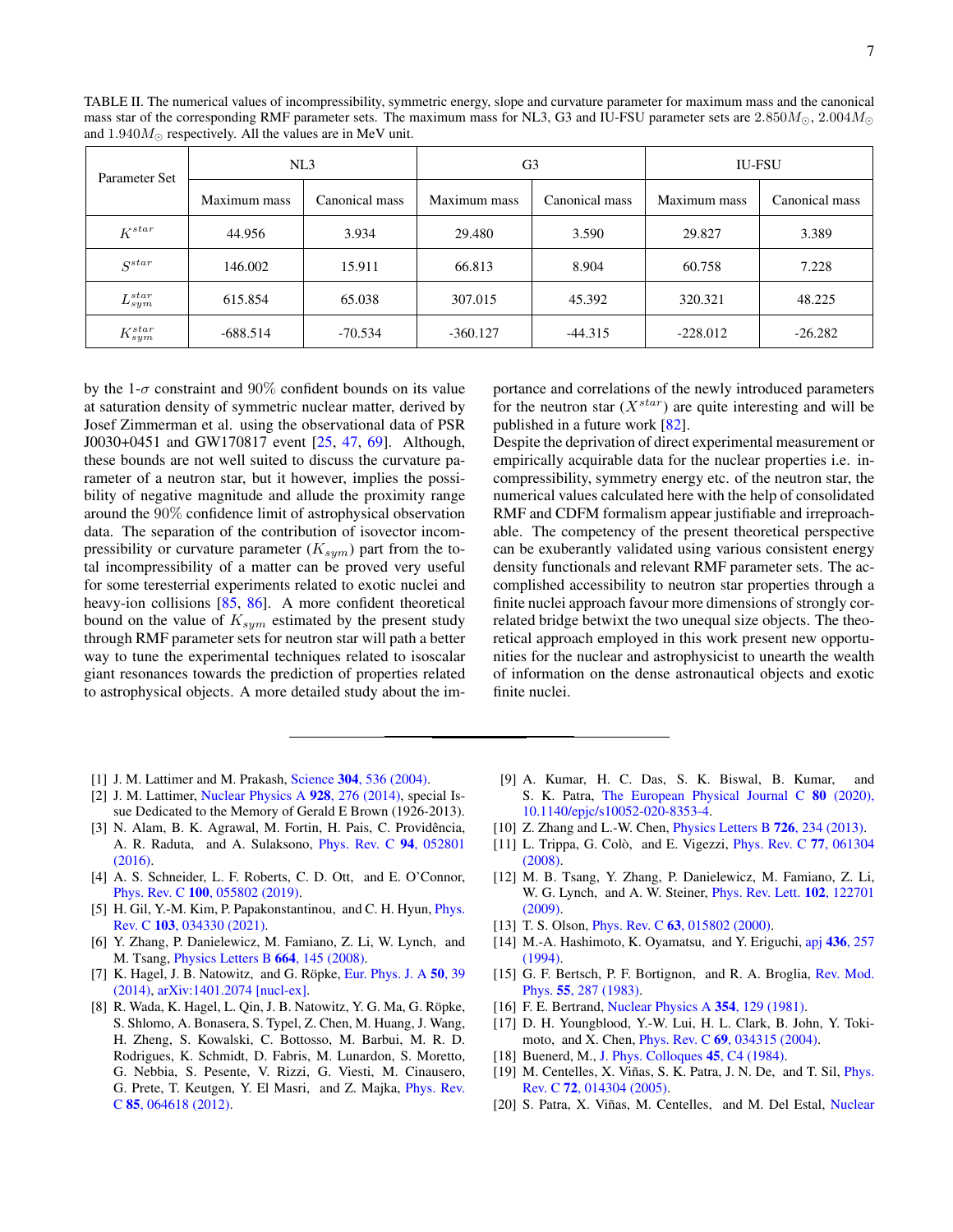Physics A 703[, 240–268 \(2002\).](http://dx.doi.org/10.1016/s0375-9474(01)01531-7)

- <span id="page-7-0"></span>[21] I. Bednarek, J. Sładkowski, and J. Syska, [Symmetry](http://dx.doi.org/10.3390/sym12060898) 12 (2020), [10.3390/sym12060898.](http://dx.doi.org/10.3390/sym12060898)
- <span id="page-7-1"></span>[22] J. M. Lattimer, [Annual Review of Nuclear and Particle Science](http://dx.doi.org/10.1146/annurev-nucl-102711-095018) 62[, 485 \(2012\),](http://dx.doi.org/10.1146/annurev-nucl-102711-095018) [arXiv:1305.3510 \[nucl-th\].](http://arxiv.org/abs/1305.3510)
- <span id="page-7-2"></span>[23] L. Engvik, M. Hjorth-Jensen, E. Osnes, G. Bao, and E. Østgaard, [Phys. Rev. Lett.](http://dx.doi.org/10.1103/PhysRevLett.73.2650) 73, 2650 (1994).
- <span id="page-7-3"></span>[24] I. Bombaci and D. Logoteta, [Astronomy & Astrophysics](http://dx.doi.org/10.1051/0004-6361/201731604) 609, [A128 \(2018\).](http://dx.doi.org/10.1051/0004-6361/201731604)
- <span id="page-7-4"></span>[25] B. P. Abbott *et al.* (The LIGO Scientific Collaboration and the Virgo Collaboration), Phys. Rev. Lett. 119[, 161101 \(2017\).](http://dx.doi.org/ 10.1103/PhysRevLett.119.161101)
- <span id="page-7-5"></span>[26] J. Boguta, *[Physics Letters B](http://dx.doi.org/https://doi.org/10.1016/0370-2693(81)90529-3)* **106**, 255 (1981).
- <span id="page-7-6"></span>[27] C. X.-R. Observatory,.
- <span id="page-7-7"></span>[28] S. K. Greif, K. Hebeler, J. M. Lattimer, C. J. Pethick, and A. Schwenk, [The Astrophysical Journal](http://dx.doi.org/ 10.3847/1538-4357/abaf55) 901, 155 (2020).
- <span id="page-7-8"></span>[29] T. H. R. Skyrme and B. F. J. Schonland, [Proceedings of the](http://dx.doi.org/10.1098/rspa.1961.0018) [Royal Society of London. Series A. Mathematical and Physical](http://dx.doi.org/10.1098/rspa.1961.0018) Sciences 260[, 127 \(1961\).](http://dx.doi.org/10.1098/rspa.1961.0018)
- <span id="page-7-9"></span>[30] J. Dechargé and D. Gogny, *Phys. Rev. C* 21[, 1568 \(1980\).](http://dx.doi.org/10.1103/PhysRevC.21.1568)
- <span id="page-7-10"></span>[31] J. Walecka, [Annals of Physics](http://dx.doi.org/https://doi.org/10.1016/0003-4916(74)90208-5) **83**, 491 (1974).
- <span id="page-7-11"></span>[32] Y. Gambhir, P. Ring, and A. Thimet, [Annals of Physics](http://dx.doi.org/https://doi.org/10.1016/0003-4916(90)90330-Q) 198, [132 \(1990\).](http://dx.doi.org/https://doi.org/10.1016/0003-4916(90)90330-Q)
- <span id="page-7-12"></span>[33] C. Adam, A. G. Martín-Caro, M. Huidobro, R. Vázquez, and A. Wereszczynski, [Physics Letters B](http://dx.doi.org/https://doi.org/10.1016/j.physletb.2020.135928) 811, 135928 (2020).
- <span id="page-7-13"></span>[34] C. Adam, M. Haberichter, and A. Wereszczynski, [Physical Re](http://dx.doi.org/10.1103/physrevc.92.055807)view C 92 [\(2015\), 10.1103/physrevc.92.055807.](http://dx.doi.org/10.1103/physrevc.92.055807)
- <span id="page-7-14"></span>[35] B. Kumar, S. K. Patra, and B. K. Agrawal, *[Phys. Rev. C](http://dx.doi.org/10.1103/PhysRevC.97.045806)* 97, [045806 \(2018\).](http://dx.doi.org/10.1103/PhysRevC.97.045806)
- <span id="page-7-18"></span>[36] B. Kumar, S. Singh, B. Agrawal, and S. Patra, [Nuclear Physics](http://dx.doi.org/https://doi.org/10.1016/j.nuclphysa.2017.07.001) A 966[, 197 \(2017\).](http://dx.doi.org/https://doi.org/10.1016/j.nuclphysa.2017.07.001)
- <span id="page-7-15"></span>[37] S. S. Avancini, M. E. Bracco, M. Chiapparini, and D. P. Menezes, Phys. Rev. C 67[, 024301 \(2003\),](http://dx.doi.org/10.1103/PhysRevC.67.024301) [arXiv:nucl](http://arxiv.org/abs/nucl-th/0212080)[th/0212080.](http://arxiv.org/abs/nucl-th/0212080)
- <span id="page-7-16"></span>[38] S. K. Singh, S. K. Biswal, M. Bhuyan, and S. K. Patra, *[Phys.](http://dx.doi.org/ 10.1103/PhysRevC.89.044001)* Rev. C 89[, 044001 \(2014\).](http://dx.doi.org/ 10.1103/PhysRevC.89.044001)
- <span id="page-7-17"></span>[39] G. A. Lalazissis, J. König, and P. Ring,  $Phys$ . Rev. C  $55$ , 540 [\(1997\).](http://dx.doi.org/10.1103/PhysRevC.55.540)
- <span id="page-7-19"></span>[40] A. Carbone and A. Schwenk, *Phys. Rev. C* **100**[, 025805 \(2019\).](http://dx.doi.org/10.1103/PhysRevC.100.025805)
- <span id="page-7-20"></span>[41] H. C. Das, A. Kumar, B. Kumar, S. K. Biswal, T. Nakatsukasa, A. Li, and S. K. Patra, [Monthly Notices of the Royal Astro](http://dx.doi.org/ 10.1093/mnras/staa1435)[nomical Society](http://dx.doi.org/ 10.1093/mnras/staa1435) 495, 4893 (2020).
- <span id="page-7-21"></span>[42] U. Garg and G. Colò, [Progress in Particle and Nuclear Physics](http://dx.doi.org/https://doi.org/10.1016/j.ppnp.2018.03.001) 101[, 55 \(2018\).](http://dx.doi.org/https://doi.org/10.1016/j.ppnp.2018.03.001)
- <span id="page-7-22"></span>[43] P. Danielewicz and J. Lee, [Nuclear Physics A](http://dx.doi.org/https://doi.org/10.1016/j.nuclphysa.2013.11.005) 922, 1 (2014).
- <span id="page-7-23"></span>[44] H. C. Das, A. Kumar, and S. K. Patra, *[Phys. Rev. D](http://dx.doi.org/10.1103/PhysRevD.104.063028)* 104, [063028 \(2021\),](http://dx.doi.org/10.1103/PhysRevD.104.063028) [arXiv:2109.01853 \[astro-ph.HE\].](http://arxiv.org/abs/2109.01853)
- <span id="page-7-28"></span>[45] P. Zyla, R. Barnett, J. Beringer, and et al., ["Particle data group,"](http://pdg.lbl.gov/2020/html/authors_2020.html) (2020).
- <span id="page-7-29"></span>[46] H. A. Bethe, [Annual Review of Nuclear Science](http://dx.doi.org/10.1146/annurev.ns.21.120171.000521) 21, 93 (1971), [https://doi.org/10.1146/annurev.ns.21.120171.000521.](http://arxiv.org/abs/https://doi.org/10.1146/annurev.ns.21.120171.000521)
- <span id="page-7-30"></span>[47] J. Zimmerman, Z. Carson, K. Schumacher, A. W. Steiner, and K. Yagi, (2020), [arXiv:2002.03210 \[astro-ph.HE\].](http://arxiv.org/abs/2002.03210)
- <span id="page-7-24"></span>[48] K. A. Brueckner, S. A. Coon, and J. Dabrowski, *[Phys. Rev.](http://dx.doi.org/10.1103/PhysRev.168.1184)* 168[, 1184 \(1968\).](http://dx.doi.org/10.1103/PhysRev.168.1184)
- <span id="page-7-25"></span>[49] K. A. Brueckner, J. R. Buchler, S. Jorna, and R. J. Lombard, Phys. Rev. 171[, 1188 \(1968\).](http://dx.doi.org/10.1103/PhysRev.171.1188)
- <span id="page-7-26"></span>[50] F. Coester, B. Day, and A. Goodman, [Phys. Rev. C](http://dx.doi.org/10.1103/PhysRevC.5.1135) 5, 1135 [\(1972\).](http://dx.doi.org/10.1103/PhysRevC.5.1135)
- <span id="page-7-27"></span>[51] A. Kumar, H. C. Das, M. Kaur, M. Bhuyan, and S. K. Patra, Phys. Rev. C 103[, 024305 \(2021\).](http://dx.doi.org/ 10.1103/PhysRevC.103.024305)
- <span id="page-7-31"></span>[52] A. Antonov, V. Nikolaev, and I. Petkov, Zeitschrift für Physik A Atoms and Nuclei 297 [\(1980\), 10.1007/BF01892806.](http://dx.doi.org/10.1007/BF01892806)
- [53] A. N. Antonov, D. N. Kadrev, and P. E. Hodgson, *[Phys. Rev. C](http://dx.doi.org/10.1103/PhysRevC.50.164)* 50[, 164 \(1994\).](http://dx.doi.org/10.1103/PhysRevC.50.164)
- <span id="page-7-32"></span>[54] M. Gaidarov, I. Moumene, A. N. Antonov, D. N. Kadrev, P. Sarriguren, and E. M. Guerra, arXiv: Nuclear Theory (2020).
- <span id="page-7-33"></span>[55] M. K. Gaidarov, A. N. Antonov, P. Sarriguren, and E. Moya de Guerra, Phys. Rev. C 84[, 034316 \(2011\).](http://dx.doi.org/10.1103/PhysRevC.84.034316)
- <span id="page-7-34"></span>[56] M. Kaur, A. Quddus, A. Kumar, M. Bhuyan, and S. Patra, Journal of Physics G 47, 105102 (2020).
- <span id="page-7-35"></span>[57] A. N. Antonov, D. N. Kadrev, M. K. Gaidarov, P. Sarriguren, and E. Moya de Guerra, Phys. Rev. C 98[, 054315 \(2018\).](http://dx.doi.org/10.1103/PhysRevC.98.054315)
- <span id="page-7-36"></span>[58] A. N. Antonov, M. K. Gaidarov, P. Sarriguren, and E. Moya de Guerra, Phys. Rev. C 94[, 014319 \(2016\).](http://dx.doi.org/10.1103/PhysRevC.94.014319)
- <span id="page-7-37"></span>[59] M. K. Gaidarov, A. N. Antonov, P. Sarriguren, and E. M. de Guerra, Phys. Rev. C 85[, 064319 \(2012\).](http://dx.doi.org/10.1103/PhysRevC.85.064319)
- <span id="page-7-38"></span>[60] A. L. Fetter and J. D. Walecka, *Quantum Theory of Many-Particle Systems* (McGraw-Hill, Boston, 1971).
- [61] L.-W. Chen, B.-J. Cai, C. M. Ko, B.-A. Li, C. Shen, and J. Xu, Phys. Rev. C 80[, 014322 \(2009\).](http://dx.doi.org/ 10.1103/PhysRevC.80.014322)
- <span id="page-7-39"></span>[62] W.-C. Chen and J. Piekarewicz, [Phys. Rev. C](http://dx.doi.org/10.1103/PhysRevC.90.044305) 90, 044305 [\(2014\).](http://dx.doi.org/10.1103/PhysRevC.90.044305)
- <span id="page-7-40"></span>[63] F. Pacini, memsai 36, 323 (1965).
- <span id="page-7-41"></span>[64] J. R. Oppenheimer and G. M. Volkoff, *[Phys. Rev.](http://dx.doi.org/10.1103/PhysRev.55.374)* 55, 374 [\(1939\).](http://dx.doi.org/10.1103/PhysRev.55.374)
- <span id="page-7-42"></span>[65] R. C. Tolman, *Phys. Rev.* **55**[, 364 \(1939\).](http://dx.doi.org/10.1103/PhysRev.55.364)
- <span id="page-7-46"></span>[66] G. Baym, C. Pethick, and P. Sutherland, [Astrophys. J.](http://dx.doi.org/10.1086/151216) 170, 299 [\(1971\).](http://dx.doi.org/10.1086/151216)
- <span id="page-7-47"></span>[67] H. C. Das, A. Kumar, B. Kumar, S. K. Biswal, T. Nakatsukasa, A. Li, and S. K. Patra, [Monthly Notices of the Royal Astro](http://dx.doi.org/ 10.1093/mnras/staa1435)[nomical Society](http://dx.doi.org/ 10.1093/mnras/staa1435) 495, 4893 (2020).
- <span id="page-7-43"></span>[68] M. C. Miller, F. K. Lamb, A. J. Dittmann, *et al.*, APJ 887[, L24](http://dx.doi.org/10.3847/2041-8213/ab50c5) [\(2019\).](http://dx.doi.org/10.3847/2041-8213/ab50c5)
- <span id="page-7-44"></span>[69] T. E. Riley, A. L. Watts, S. Bogdanov, P. S. Ray, R. M. Ludlam, S. Guillot, Z. Arzoumanian, C. L. Baker, A. V. Bilous, D. Chakrabarty, K. C. Gendreau, A. K. Harding, W. C. G. Ho, J. M. Lattimer, S. M. Morsink, and T. E. Strohmayer, [The As](http://dx.doi.org/ 10.3847/2041-8213/ab481c)[trophysical Journal](http://dx.doi.org/ 10.3847/2041-8213/ab481c) 887, L21 (2019).
- <span id="page-7-45"></span>[70] M. C. Miller, F. K. Lamb, A. J. Dittmann, S. Bogdanov, Z. Arzoumanian, K. C. Gendreau, S. Guillot, W. C. G. Ho, J. M. Lattimer, M. Loewenstein, S. M. Morsink, P. S. Ray, M. T. Wolff, C. L. Baker, T. Cazeau, S. Manthripragada, C. B. Markwardt, T. Okajima, S. Pollard, I. Cognard, H. T. Cromartie, E. Fonseca, L. Guillemot, M. Kerr, A. Parthasarathy, T. T. Pennucci, S. Ransom, and I. Stairs, "The radius of psr j0740+6620 from nicer and xmm-newton data," (2021), [arXiv:2105.06979 \[astro](http://arxiv.org/abs/2105.06979)[ph.HE\].](http://arxiv.org/abs/2105.06979)
- <span id="page-7-48"></span>[71] H. C. Das, A. Kumar, B. Kumar, S. K. Biswal, and S. K. Patra, [Journal of Cosmology and Astroparticle Physics](http://dx.doi.org/ 10.1088/1475-7516/2021/01/007) 2021, 007 [\(2021\).](http://dx.doi.org/ 10.1088/1475-7516/2021/01/007)
- <span id="page-7-49"></span>[72] Z. Arzoumanian, A. Brazier, S. Burke-Spolaor, S. Chamberlin, S. Chatterjee, B. Christy, J. M. Cordes, N. J. Cornish, F. Crawford, H. T. Cromartie, K. Crowter, M. E. DeCesar, P. B. Demorest, T. Dolch, J. A. Ellis, R. D. Ferdman, E. C. Ferrara, E. Fonseca, N. Garver-Daniels, P. A. Gentile, D. Halmrast, E. A. Huerta, F. A. Jenet, C. Jessup, G. Jones, M. L. Jones, D. L. Kaplan, M. T. Lam, T. J. W. Lazio, L. Levin, A. Lommen, D. R. Lorimer, J. Luo, R. S. Lynch, D. Madison, A. M. Matthews, M. A. McLaughlin, S. T. McWilliams, C. Mingarelli, C. Ng, D. J. Nice, T. T. Pennucci, S. M. Ransom, P. S. Ray, X. Siemens, J. Simon, R. Spiewak, I. H. Stairs, D. R. Stinebring, K. Stovall, J. K. Swiggum, S. R. Taylor, M. Vallisneri, R. van Haasteren, S. J. Vigeland, and W. Z. and, [The Astrophysical Journal Sup](http://dx.doi.org/10.3847/1538-4365/aab5b0)[plement Series](http://dx.doi.org/10.3847/1538-4365/aab5b0) 235, 37 (2018).
- <span id="page-7-50"></span>[73] J. Antoniadis, P. C. C. Freire, N. Wex, T. M. Tauris, R. S. Lynch, M. H. van Kerkwijk, M. Kramer, C. Bassa, V. S. Dhillon, T. Driebe, J. W. T. Hessels, V. M. Kaspi, V. I. Kondratiev, N. Langer, T. R. Marsh, M. A. McLaughlin, T. T. Pennucci,